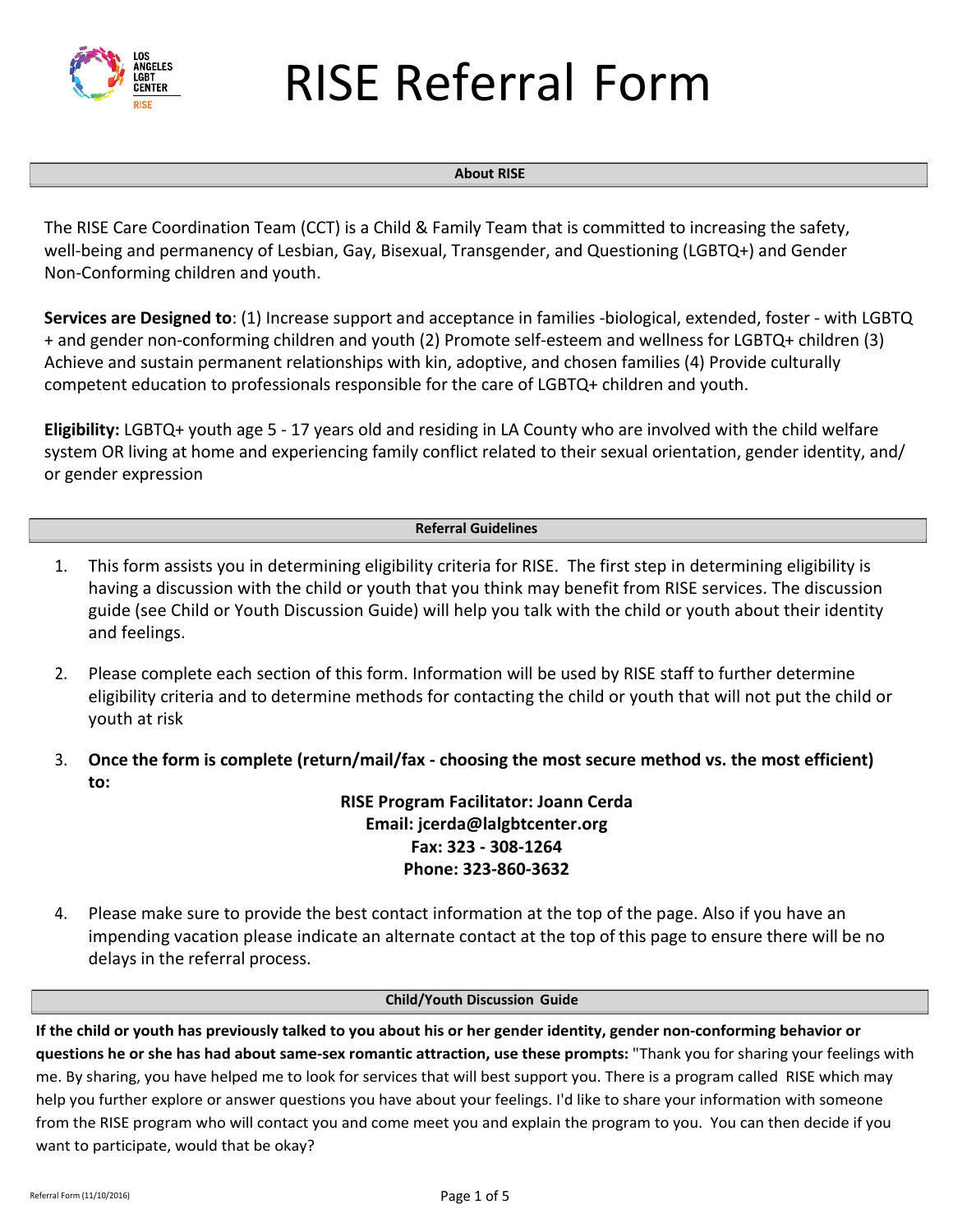**If another person (such as the child's attorney, child's caretaker, member of the group home staff) has told you that the child or youth is engaging in gender non-conforming behavior or is questioning his or her sexual orientation or gender identity, use these prompts to confirm the child or youth's feelings:** 

**Questioning Same-Sex Attraction** – " As you grow older, you start to have crushes on others. Sometimes people are attracted to people of the opposite sex, sometimes to people of the same sex, and sometimes to both sexes. I was wondering if you've ever had a crush on someone that is of the same sex as you?" **[Child or youth confirms whether or not he/she has had those feelings. If there is any affirmative answer, verbal or non- verbal, proceed.]** "Thank you for sharing that with me, I know that it may have been hard for you to talk to me about this. As your (*social worker/attorney, etc*), I am here to find the support that you need. There is a program called RISE which may help you further explore or answer questions you have about your feelings. I'd like to share your information with someone from the RISE program who will meet with you and explain the program to you. You can then decide if you want to participate, would that be okay?

**Gender Non-conforming** – "Some (*boys/girls*) like to wear clothes, play with toys or participate in activities that some people may say are for (*boys/girls*). I was wondering if you ever feel like you can't dress or act the way you want to because you are told that that's only for (*boys/girls*) **[Child or youth confirms whether or not he/she has had those feelings. If there is any affirmative answer, verbal or non- verbal, proceed.]** As your (*social worker/attorney, etc*), I am here to find the support that you need. There is a program called RISE which may help you further explore or answer questions you have about your feelings. I'd like to share your information with someone from the RISE program who will meet with you and explain the program to you. You can then decide if you want to participate, would that be okay?

*(This is typically used for younger youth who may not have the language or understanding to discuss their gender expression or identity)*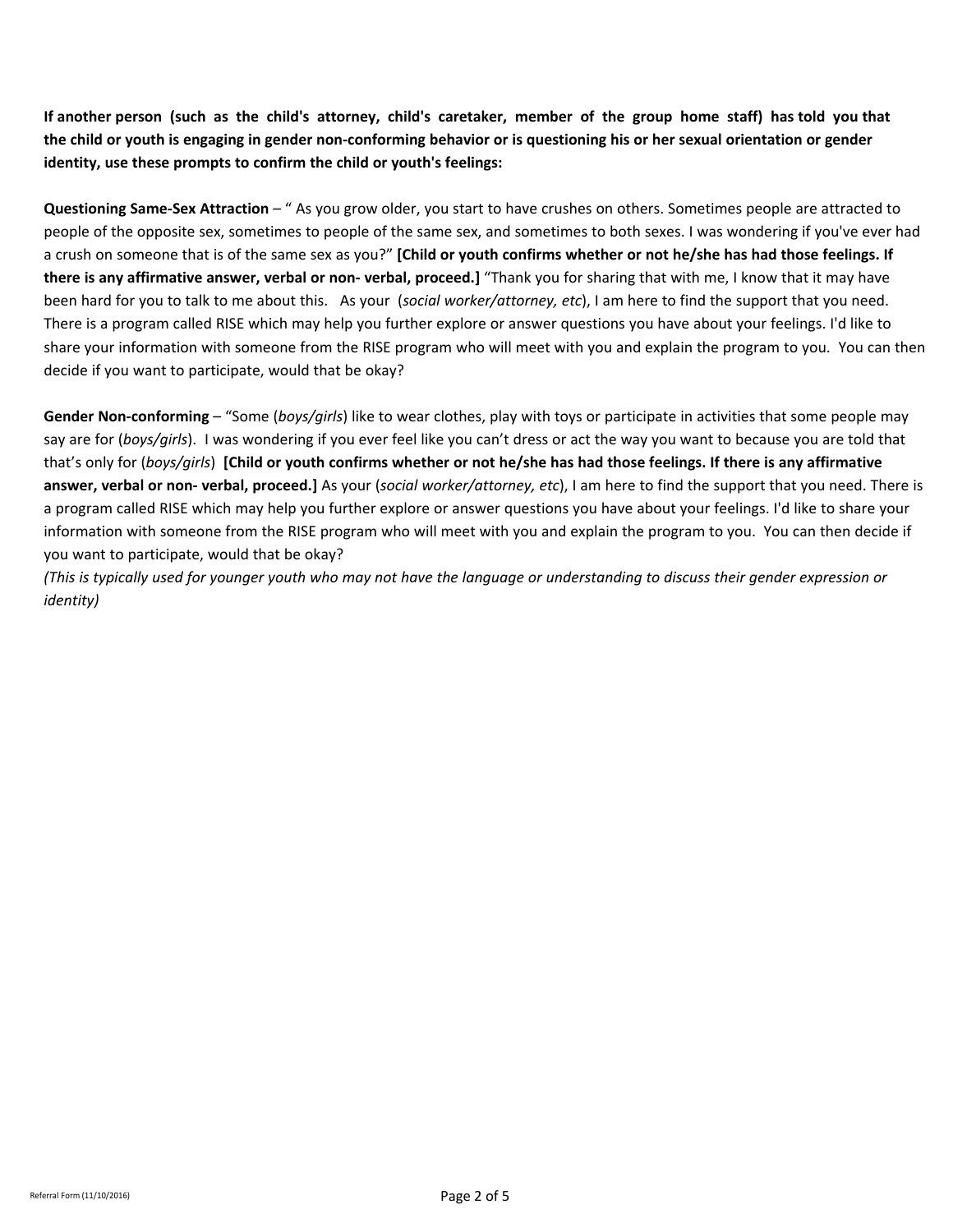

## RISE Referral Form

| Referral Date:<br>CWS/CMS Child ID:<br>CWS/CMS CASE ID:                                                                                        |  |  |  |
|------------------------------------------------------------------------------------------------------------------------------------------------|--|--|--|
| Client Information                                                                                                                             |  |  |  |
| First Name:<br>Last Name:<br>MI:                                                                                                               |  |  |  |
| Preferred Name:<br>Date of Birth:                                                                                                              |  |  |  |
| Legal/Assigned Sex:<br>Gender Identity:<br>$\sqcap$ MTF                                                                                        |  |  |  |
| Male<br>$\Box$ Female<br>$\Box$ Transgender<br>$\Box$ Female<br>Male<br>$\Box$ Other<br>$\Box$ FTM                                             |  |  |  |
| Gender Expression:                                                                                                                             |  |  |  |
| $\Box$ No<br>Is the child/youth gender non-conforming?<br>  Yes                                                                                |  |  |  |
| Sexual Orientation:                                                                                                                            |  |  |  |
| Questioning<br>Straight<br>Lesbian<br>Bisexual<br>Other<br>Gay                                                                                 |  |  |  |
| Race/Ethnicity:<br>(Select All that apply)                                                                                                     |  |  |  |
| American Indian/Alaska Native<br>Native Hawaiian/Pacific Islander                                                                              |  |  |  |
| White/Caucasian<br>¶Asian                                                                                                                      |  |  |  |
| Black/African American<br>Other                                                                                                                |  |  |  |
| <b>H</b> ispanic/Latino                                                                                                                        |  |  |  |
| Youth Primary Language:<br>Caregiver Primary Language:                                                                                         |  |  |  |
| Youth Secondary Language:<br>Caregiver Secondary Language:                                                                                     |  |  |  |
| Living Situation                                                                                                                               |  |  |  |
| Home of Parent<br>Legal Guardian<br><b>Current Placement Setting:</b><br><b>Relative Care</b>                                                  |  |  |  |
| Foster Home<br><b>Adoptive Home</b><br>$\Box$ Residential or Group Home<br>Other:<br>H                                                         |  |  |  |
| <b>Facility Name:</b><br>Primary Contact:                                                                                                      |  |  |  |
| Relationship:<br>Address:                                                                                                                      |  |  |  |
| City:<br>Zip Code:<br>State:                                                                                                                   |  |  |  |
| Phone:<br>Cell Phone:<br>Fax:                                                                                                                  |  |  |  |
| $\Box$ Yes<br>$\Box$ No<br>Unclear<br>Is there a caregiver who is aware of the child's/youth's LGBTQ status?                                   |  |  |  |
| If yes, please list names:                                                                                                                     |  |  |  |
| Is child/youth currently receiving RBS? $\Box$ Yes $\Box$ No<br>Is child/youth currently receiving Wraparound services?<br>$\Box$ No<br>∣ ∣Yes |  |  |  |
| Is the child/youth in a Community Treatment Facility (Level 14+), residential treatment, or other locked facility? $\Box$ Yes $\Box$ No        |  |  |  |
| $\Box$ Yes<br>$\square$ No<br>If yes, are there plans to move to a lower level of care in the next 30 days?                                    |  |  |  |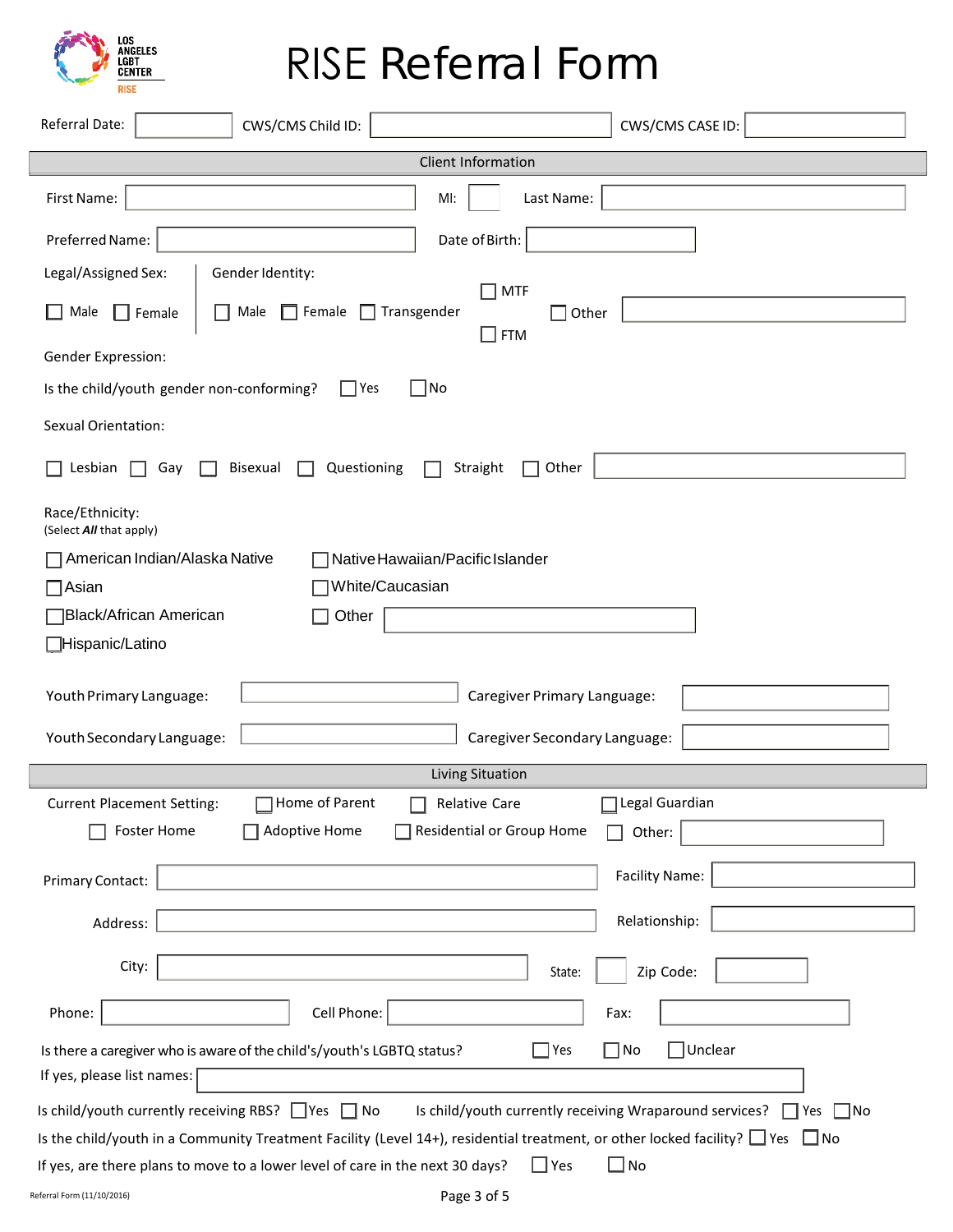| Is the case post disposition?                                       | Family Reunification (FR)<br>$\Box$ Permanency Planning (PP)<br>$\Box$ Yes $\Box$ No $\Box$ Family Maintenance                     |  |
|---------------------------------------------------------------------|------------------------------------------------------------------------------------------------------------------------------------|--|
| □ Voluntary Family Maintenance (VFM)                                | <b>Voluntary Family Reunification (VFR)</b>                                                                                        |  |
| What is the current permanency plan?                                | Family Maintenance (At home of parent or guardian)                                                                                 |  |
| $\Box$ Reunification<br>□Adoption                                   | Legal Guardianship<br>Another Planned Permanent Living Arrangement (APPLA)                                                         |  |
| Description if APPLA:                                               |                                                                                                                                    |  |
| $\Box$ Parental rights in effect                                    | $\Box$ Parental rights terminated                                                                                                  |  |
|                                                                     | Parent or Caregiver Information                                                                                                    |  |
| Please provide contact info for parents or caregivers (CG):         |                                                                                                                                    |  |
| Parent or CG #1 Name:                                               | Contact Phone:                                                                                                                     |  |
| Address:                                                            | City:<br>State:<br>Zip:                                                                                                            |  |
| Parent or CG #2 Name:                                               | Contact Phone:                                                                                                                     |  |
| Address:                                                            | State:<br>Zip:<br>City:                                                                                                            |  |
| Is there a parent who is aware of the child's/youth's LGBTQ status? | □Unclear<br>$\Box$ Yes<br>$\mathsf{I}$<br>No                                                                                       |  |
| If yes, please list names:                                          |                                                                                                                                    |  |
|                                                                     | ReferralInformation                                                                                                                |  |
| Reason for Referral:                                                |                                                                                                                                    |  |
| problems or mental health symptoms? □ Yes □ No                      | Do you have any concerns about the child's/youth's ability to participate in this project due to functional impairment, behavioral |  |
| If yes, please explain<br>briefly:                                  |                                                                                                                                    |  |
| <b>DCFS Information:</b>                                            |                                                                                                                                    |  |
| DCFS Office:                                                        |                                                                                                                                    |  |
| Office Address:                                                     |                                                                                                                                    |  |
| City:                                                               | Zip:<br>State:                                                                                                                     |  |
| CSW:                                                                | Phone:<br>E-mail:                                                                                                                  |  |
| Adoption Worker:                                                    | Phone:<br>E-mail:                                                                                                                  |  |